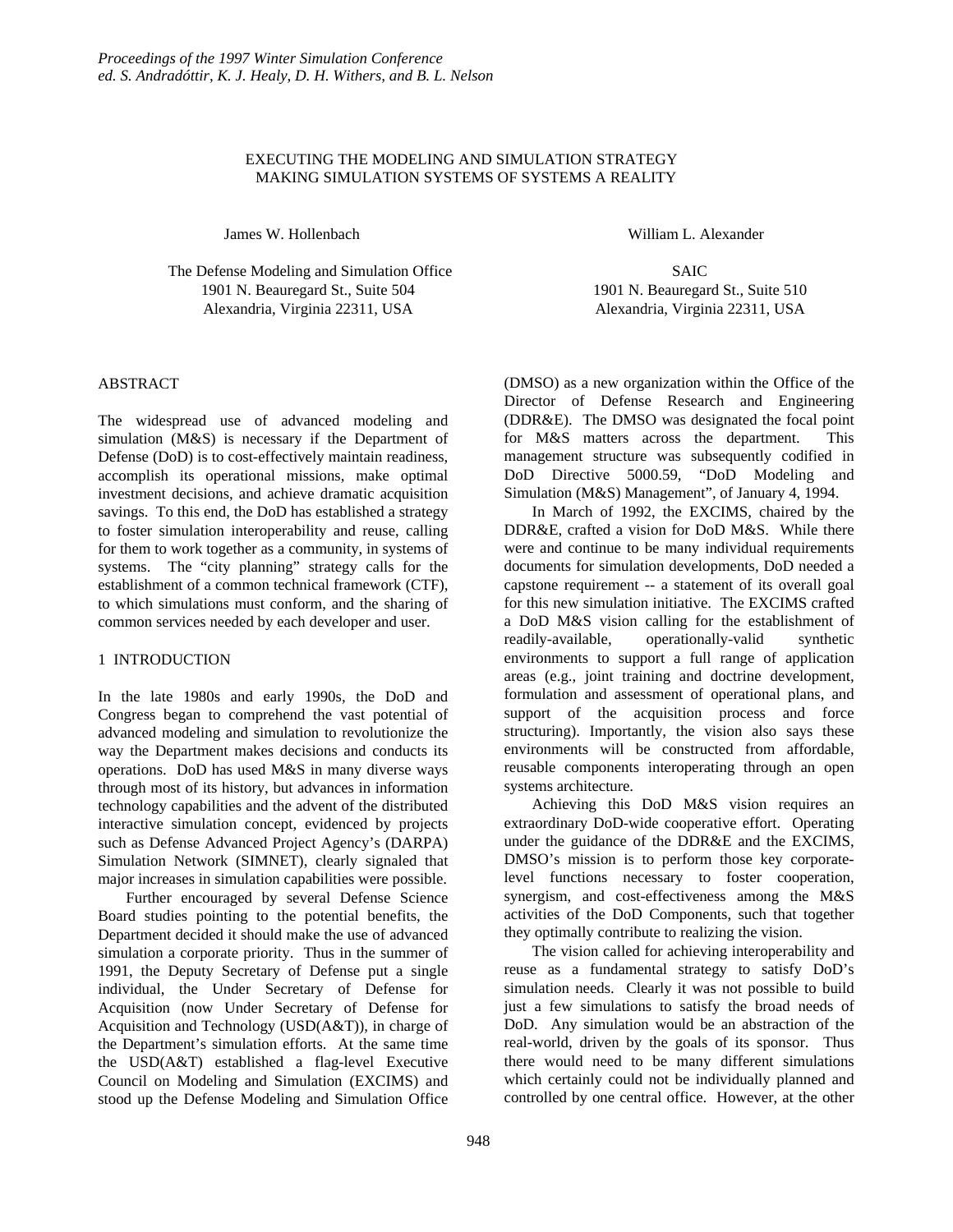extreme, the cost of building narrowly-focused, "stovepiped" simulations to satisfy each of the ever-expanding simulation requirements would be too high. Reuse needed to be fostered wherever possible.

The DoD M&S community appreciated that cost, time, and risk benefits would come from reusing existing simulations to address new requirements, flexibly connecting existing representations together to create new simulation environments. Demands for the reuse of simulations came soon and frequently, often even before their development was complete, but it proved difficult to achieve the necessary interoperability. Thus the key technical question was how to facilitate interoperability and reuse. The Distributed Interactive Simulation (DIS) and Aggregate Level Simulation Protocol (ALSP) interoperability standards, which had emerged in the early 1990s, represented major advances in achieving interoperability, but each applied to only a particular application domain, had significant technical limitations, and could not satisfy the broad simulation interoperability and reuse goals of the DoD. A new approach was required.

As these lessons were learned, DoD, led by the DDR&E, then Dr. Anita Jones, established a new, more comprehensive strategy to foster broad interoperability and reuse. The analogy was drawn to planning a city, calling for simulations to work together as a community, in systems of systems. To build and operate an efficient city, a governing framework (e.g., street plans, building codes, ordinances) is laid out and certain basic services (e.g., utilities, schools, fire protection) are provided. Beyond that the residents are generally left to their own discretion as to what type of home or business they build, who they interact with in the city, etc. To foster a community of simulations capable of being composed into federations to address whatever requirements emerge, likewise requires a common technical framework and a set of common services. This concept is communicated in the following figure.



Figure 1: DoD M&S Strategy - An Analogy to City Planning

This "city planning" strategy is captured in the first DoD-wide M&S Master Plan, DoD 5000.59-P, which was signed in October 1995 after formal coordination across all DoD Components. The M&S Master Plan (MSMP) identified six objectives necessary to achieve DoD's M&S vision. The first, and most important, of these objectives calls for the establishment of a common technical framework (CTF), to which individual simulation developments must conform. The MSMP also calls for the sharing of common services among simulation developers and users. By this strategy DoD expects to foster interoperability, reusability, cost-effectiveness, and greater capability.

#### 2 COMMON TECHNICAL FRAMEWORK

The CTF consists of three parts, the most important of which - the CTF cornerstone - is the high-level architecture (HLA). An "architecture" defines the major functional components, design rules, and interfaces for a computer-based simulation system. It specifies (conceptually) how they hook together and work together as a whole. It is of course distinct from the software which is required to implement it.

The other two legs of the common technical framework are a common understanding of the realworld (termed a conceptual model of the mission space, or CMMS) and data standards.

#### 2.1 High Level Architecture:

The HLA has been developed, tested, and established as the standard technical architecture for all DoD simulations. DoD policy now requires all simulations, byOctober 1, 2000, to comply with the HLA, be retired, or obtain a waiver from the USD(A&T). As of August 1, 1997, approximately 403 simulations have committed to HLA compliance.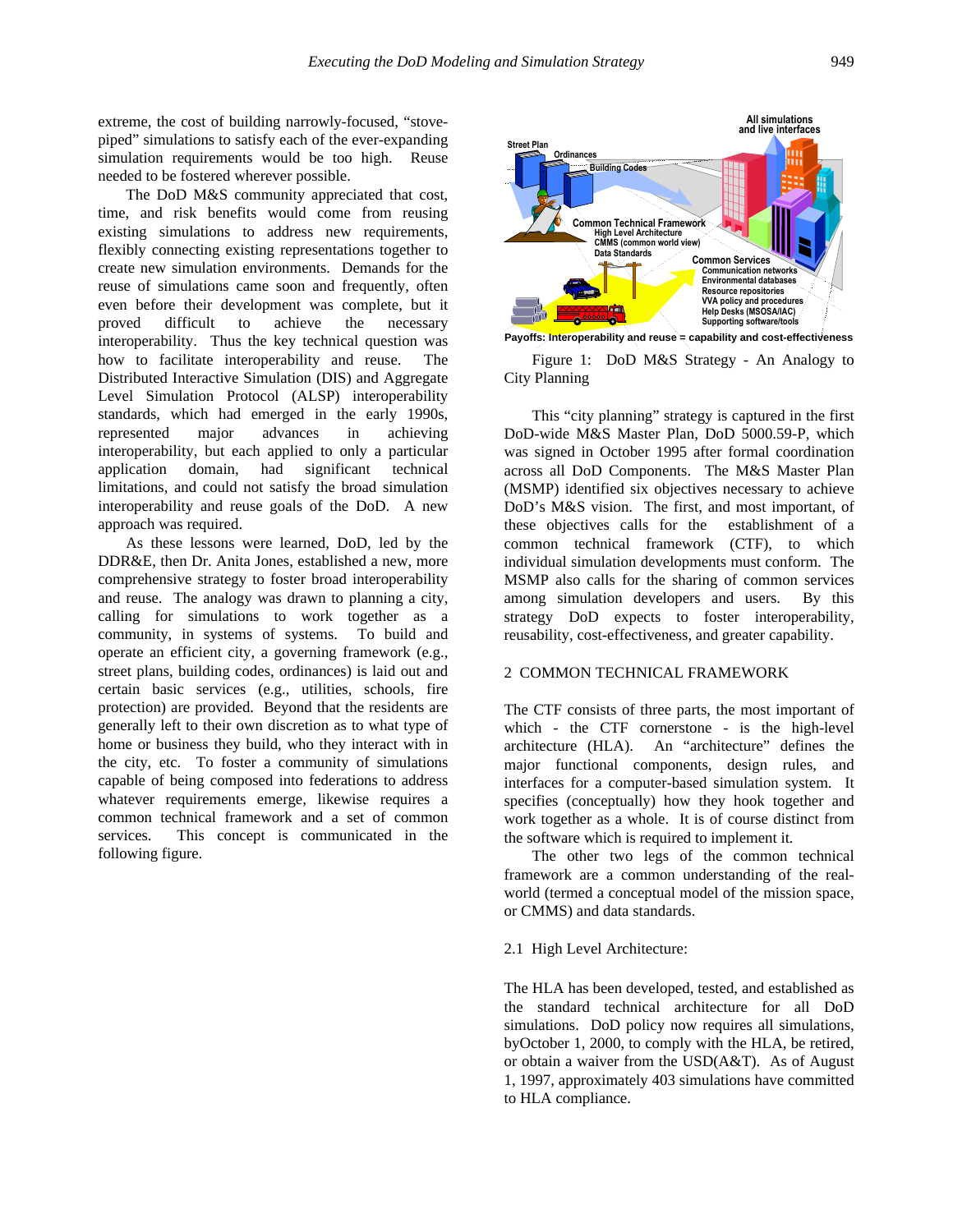The HLA was developed by an EXCIMSchartered, DMSO-led consortium of major simulation programs, supported by government, academic, and commercial representatives. In taking this approach, DoD emulated the commercial industry standards development processes. This was a significant innovation for the Department and one of the major ingredients for the success of the HLA enterprise. It allowed broad community participation in the HLA development process, fostered ownership of the HLA, and expanded the technical experience base. The forum for this development effort is called the Architecture Management Group (AMG). AMG members built multiple prototypes to investigate technical approaches in various applications (e.g., training, analysis, engineering). The AMG still meets regularly to guide the evolution of the HLA.

The HLA is not software but a set of rules and specifications that prescribe how simulations, live systems (e.g., command and control systems, weapon systems on instrumented ranges), and supporting utilities such as data collectors and wide-area viewers will work together as a federation. The HLA separates the representations, provided by simulations or live systems, from the general interconnection services, provided by a Runtime Infrastructure (RTI).

The HLA is defined by three things: rules, an interface specification, and an object model template. The ten HLA Rules establish the requirements for federation components (termed federates) and the federation as a whole. The HLA Object Model Template (OMT) specifies a standard form in which federates and federations must be described. Finally the HLA Interface Specification describes the ways simulations interact with the supporting RTI software during a federation operation.

The RTI, which can be thought of as a specialpurpose distributed operating system, provides a set of management services to the federation. These include federation management, declaration management, object management, ownership management, time management, and data distribution management. The HLA does not specify a particular software implementation, just that there will be a RTI. However, to facilitate cost-effective implementation of the HLA, DMSO is developing an initial suite of HLA supporting software. This software is openly distributed in the public domain through the DMSO homepage (http://www.dmso.mil). Open access to the various specifications (e.g., OMT data interchange format) is available through the same source. This is intended to facilitate broad adoption of the HLA and development of commercial software tools to support HLA implementation.

The HLA is garnering much international and commercial interest. The North Atlantic Treaty Organization (NATO) has established a high-level steering group on M&S which is evaluating the HLA as a potential NATO Standard to facilitate simulation interoperability and reuse. The Simulation Interoperability and Standards Organization (SISO) has begun the process of establishing the HLA as an Institute of Electrical and Electronics Engineers (IEEE) standard. The DARPA Synthetic Theater of War (STOW), with United Kingdom participation, is using the HLA and pushing technology boundaries in a number of important areas, including scaleability, command and control representation, and representations of the natural environment. Many foreign nations have begun HLA-based simulation developments.

### 2.2 Conceptual Models of the Mission Space:

Conceptual Models of the Mission Space (CMMS) are a first abstraction of the real world activities associated with a particular mission area. Such conceptual models provide an entities, actions, tasks, and interactions (EATI) representation of the military mission space which is independent of any specific computer-aided software engineering (CASE) tool or utility employed to capture it. These functional descriptions are intended to serve as a representational resource, capturing information about various military operations, to be used by simulation developers and others. This information will be derived from authoritative sources, described using common syntax and semantics, and independent of any particular simulation implementation.

Development and sharing of the CMMS is a responsibility shared among various organizations in the DoD. Warfighters act as the authoritative source for how the world works, specifying mission-essential task lists and doctrine. Simulation developers cooperatively perform the knowledge acquisition. DMSO is developing the database management system, providing knowledge acquisition teams with technical support (e.g. common semantics and syntax, data interchange formats), registering the resulting CMMS data provided by the simulation developers, and allowing wide access to the CMMS database as it is filled.

Other related DMSO efforts such as the Modeling and Simulation Resource Repository (MSRR) and the Data Standards work will provide the infrastructure and technologies needed to support CMMS. The MSRR will provide CMMS access to simulation developers, doctrine developers, trainers, and other interested parties. The CMMS database management software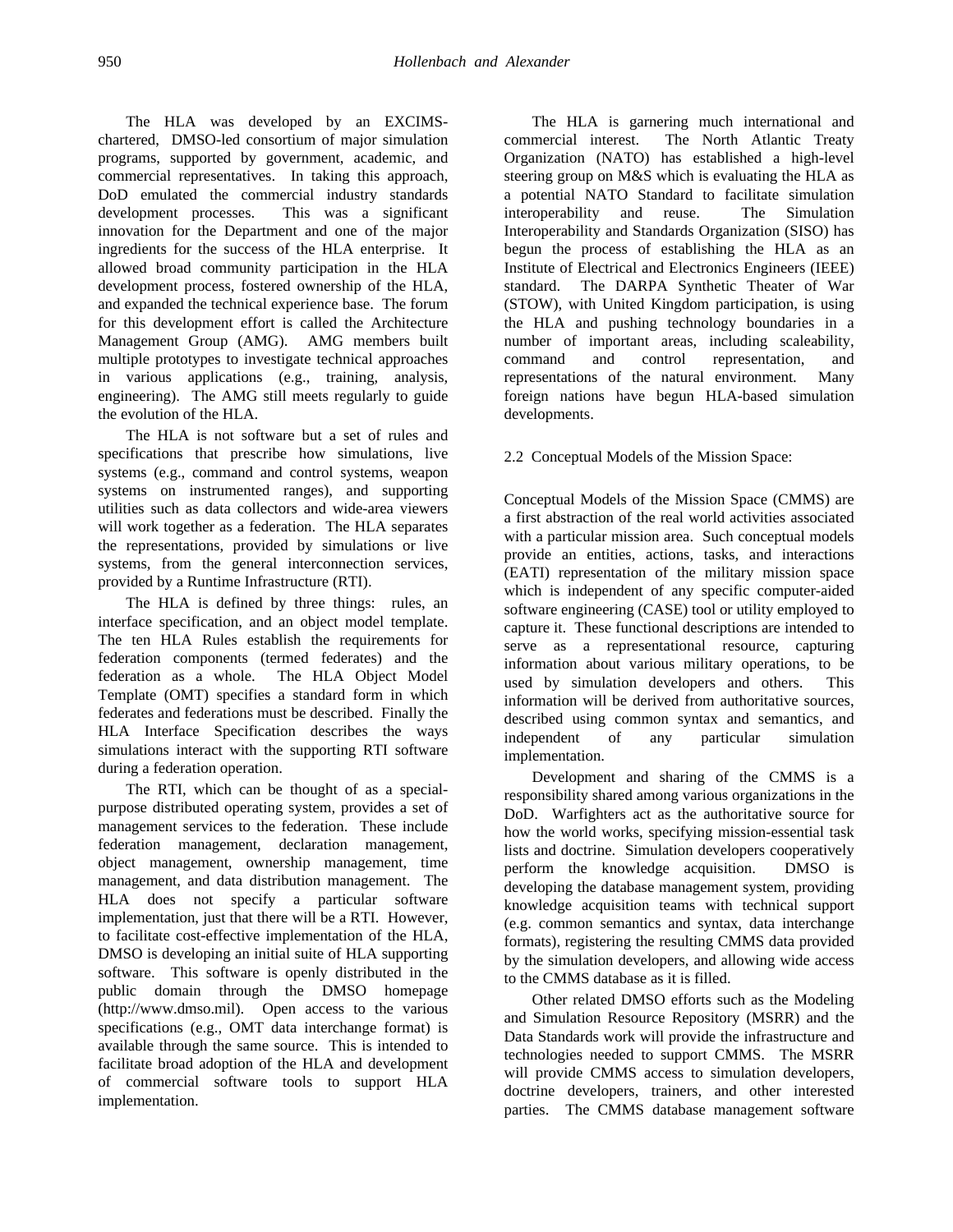will support a variety of structured views for the display and manipulation of these conceptual models. A Data Interchange Format (DIF) standard has also been developed for the conversion, integration, storage, and extraction of these conceptual models.

The CMMS is a work in progress. The initial focus of the CMMS effort is on the military operational mission space. It is now beginning to be populated and several evaluation experiments are being conducted.

#### 2.3 Data Standards

DMSO is leading an effort to develop M&S data standards as directed by the DoD MSMP. DMSO has also been delegated the M&S Functional Data Administrator (FDAd) mission and authority. As a result, our Data Standards activities are coherent with the execution of the larger DoD Data Administration Program promulgated under DoD Directive 8320.1. DMSO's data engineering efforts have four thrusts. The first is the development of Common Semantics and Syntax (CSS) and associated DIFs. CSS are the logical structure and content (meaning) of any specific model or data element. DIFs are the physical representation (e.g., Backus-Naur Form, Structured Query Language, bits and bytes) of data which programmers employ to interchange complex data fields

The second thrust of the data standards effort is the identification of authoritative data sources (ADS). An ADS tells developers and users where to go for the best data. Each military service is identifying the appropriate ADS associated with its varied responsibilities (e.g., weapon system characteristics and performance, order of battle) and providing that information to DMSO for incorporation in the MSRR. A total of 161 authoritative data sources have been designated as of August 1, 1997.

The third thrust is the establishment of standard Data Quality practices to provide a means to ensure databases are complete and coherent. The fourth thrust is the establishment of Data Security practices (DS) to guide the sensitive matter of data access and release.

Data standards are intended to facilitate the creation, management, and exchange of information data sources, simulation developers, and simulation users for all phases of simulation operations - development, initialization, runtime interchange, and post-execution review. They will be employed in the drafting of HLA Simulation Object Models (SOMs) and Federation Object Models (FOMs), CMMS, and in the authoritative representation of the natural environment, units, systems, and human behavior.

Some of data standards efforts have been delegated to agents other than DMSO. For instance, data standards for the natural environment are managed under the leadership of the DoD M&S Executive Agents for the Natural Environment (see below). Their key data standards project is the Synthetic Environments Data Representation Interchange Specification (SEDRIS).

### 3 COMMON SERVICES

A broad range of common services are being developed to support both users and developers of M&S.

3.1 Modeling and Simulation Executive Agents:

To provide focus, coordination, centers of excellence, cost avoidance, and broad support to the M&S community in common and general use areas, the DoD has designated four M&S Executive Agents (MSEAs) to serve the broad M&S community. They represent the domain areas of the natural environment (terrain, oceans, aerospace) and foreign forces and joint and national intelligence processes. They are cooperatively attacking the tough technical problems and speeding the development and delivery of authoritative representations for their respective domains.

#### 3.1.1 Natural Environments

The second major objective of the DoD M&S Master Plan (MSMP) is to provide timely and authoritative representations of the natural environment, which are subdivided into the terrain, ocean, atmosphere, and space domains.

In April, 1995, the USD(A&T) designated the Director, Defense Mapping Agency (DMA) as the DoD MSEA for Authoritative Representation of the Terrain Natural Environment. DMA established a Terrain Modeling Project Office (TMPO) to execute its MSEA responsibilities. This MSEA designation is now part of the National Imagery and Mapping Agency (NIMA) which has continued to execute through the TMPO.

The Secretary of the Navy and the Secretary of the Air Force were designated MSEAs for the Ocean and Air and Space Natural Environments respectively in April, 1996. Within the Navy, authority to execute MSEA responsibilities was passed to the Oceanographer of the Navy who established an Ocean Executive Agent (OEA) Office, currently located at the Naval Research Laboratory in Washington, DC. MSEA execution authority within the Air Force was passed through the Director of Weather to the Commander, Air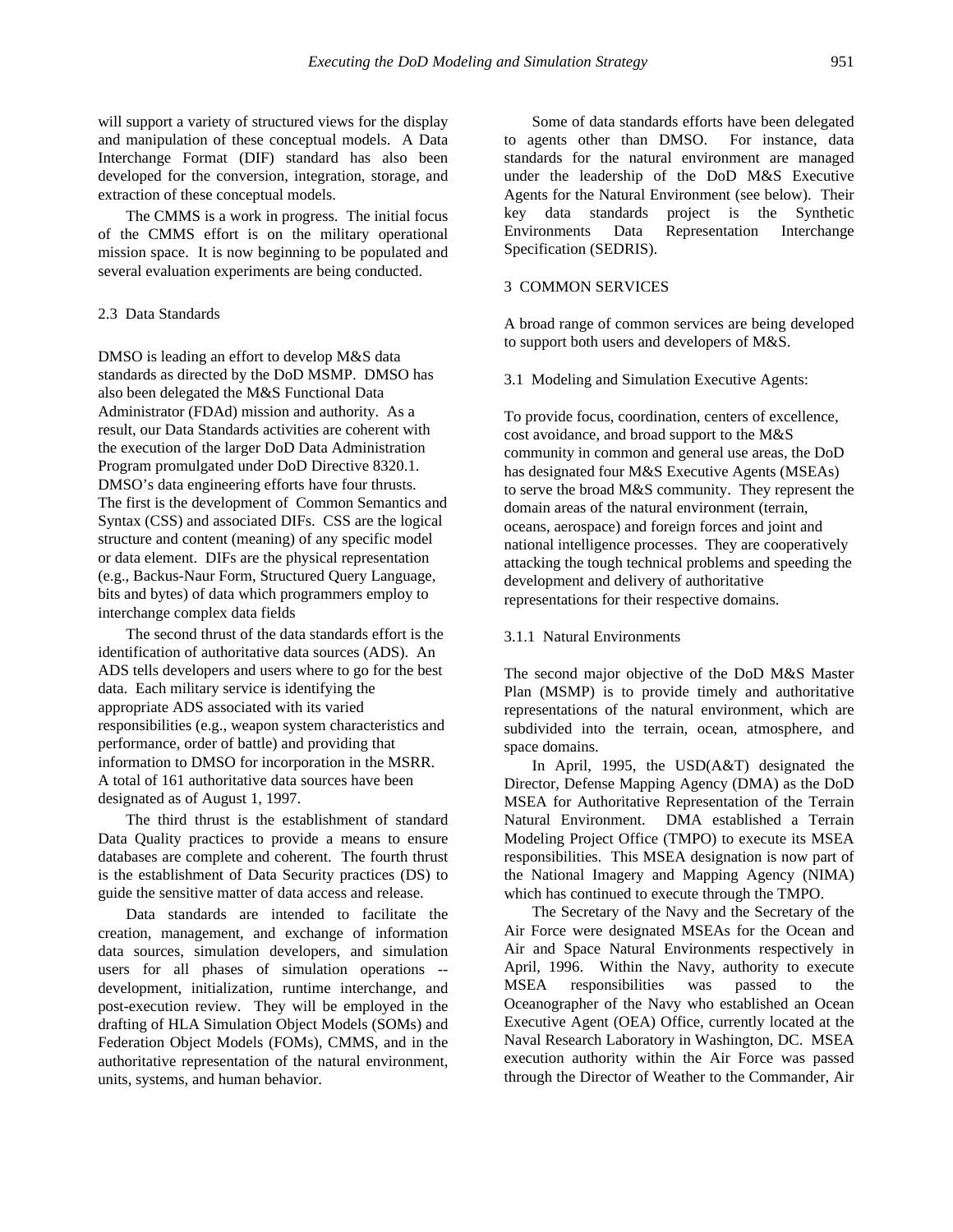Force Combat Climatology Center (AFCCC), located at Scott Air Force Base, Illinois.

The MSEAs for the natural environment work closely together and have generated a Joint Strategic Plan. This plan is designed to coordinate MSEA activities in all environmental domains and provide a consolidated view of MSEA operations to the M&S Community. It fully supports the joint MSEA mission of enabling developers and users to represent the natural environment rapidly, thoroughly, authoritatively, and consistently in a manner that promotes costeffectiveness, ready access, interoperability, re-use, and confidence. The document is available for review through the following environmental MSEA homepages:

- Air and Space: http://thunder.safb.af.mil/html/msea
- Ocean: http://rsd-www.nrl.navy.mil/OceanEA
- Terrain: http://www.tmpo.nima.mil

Two key accomplishments of the Environmental EAs have been the development of SEDRIS, a fullyattributed data standard, to facilitate the rapid, costeffective production and interchange of natural environment data, and a Master Environmental Library (MEL), to improve the sharing of existing environmental databases. SEDRIS is successor to the Simulator Interchange Format (SIF). MEL has been established to provide ready, on-line access to a wide range of natural environment databases. MEL is available as a resource within the Modeling and Simulation Resource Repository described later in this paper.

3.1.2 Foreign Forces and US National and Joint Intelligence Processes

The Director of the Defense Intelligence Agency (DIA). is the MSEA for the Representation of Foreign Forces and US National and Joint Intelligence.

DIA's MSEA responsibilities for authoritative representation of foreign forces and the US National and Joint intelligence processes support Objectives one, three, and four of the DoD MSMP. The term "foreign forces" includes foreign military forces, systems, behaviors and capabilities.

Some key customers served by the Intelligence MSEA include the program managers for the Joint Simulation System (JSIMS), the Joint Warfighting System (JWARS), the Joint Modeling and Simulation System (JMASS), and the Directors of Intelligence, or J-2s, for the warfighting Commanders-in-Chief (CINCs).

The development of data to support M&S efforts with more robust representation of foreign forces is based on intelligence programs already under way by DIA and the other Military Intelligence Board (MIB) components. MIB components are assigned intelligence production tasks based on their Service or CINC Area of Operation responsibilities. Intelligence data for both M&S and other applications will be made available via the Modernized Integrated Data Base (MIDB) for general military intelligence and the Military Equipment Parameters Data Base (MEPED) for technical aspects of foreign weapons and systems.

## 3.2 Communication Services

Although most simulation executions may take place within a single facility or involve only limited point-topoint wide area communications, others require comprehensive wide-area communications support among multiple sites. Additionally these distributed simulations may require multi-cast and bandwidth reservation services which are not generally available within either commercial or defense communication networks. Beginning with establishment of the Defense Simulation Internet (DSI) and now migrating to Enhanced Internet Protocol (IP) services within the Defense Information Services Network (DISN), DARPA and the Defense Information Systems Agency (DISA) have cooperatively put in place the necessary communication capabilities required to support such simulation activities. These include multicast and bandwidth reservation services to maximize efficiency and reliability for large-scale applications.

## 3.3 Verification, Validation, and Accreditation

Verification, Validation, and Accreditation (VV&A) supports establishing the credibility of models and simulations. It also helps reduce risk by identifying potential problems and errors early in the development cycle. Verification is a determination of whether a model meets the developer's conceptual description. Validation determines whether a model or simulation is an accurate representation of the real world from the perspective of its intended use. Accreditation is an official certification that a model or simulation is acceptable for a specific purpose.

As the employment of simulation plays an increasingly important role within DoD, the importance of VV&A is being likewise recognized as more critical. Developers and sponsors are struggling with how to perform these tasks in the most cost-effective manner. DMSO sponsors a VV&A Technical Working Group to provide an M&S community forum for addressing VV&A issues.

An important first step in addressing VV&A issues was the approval of a DoD policy instruction, DODI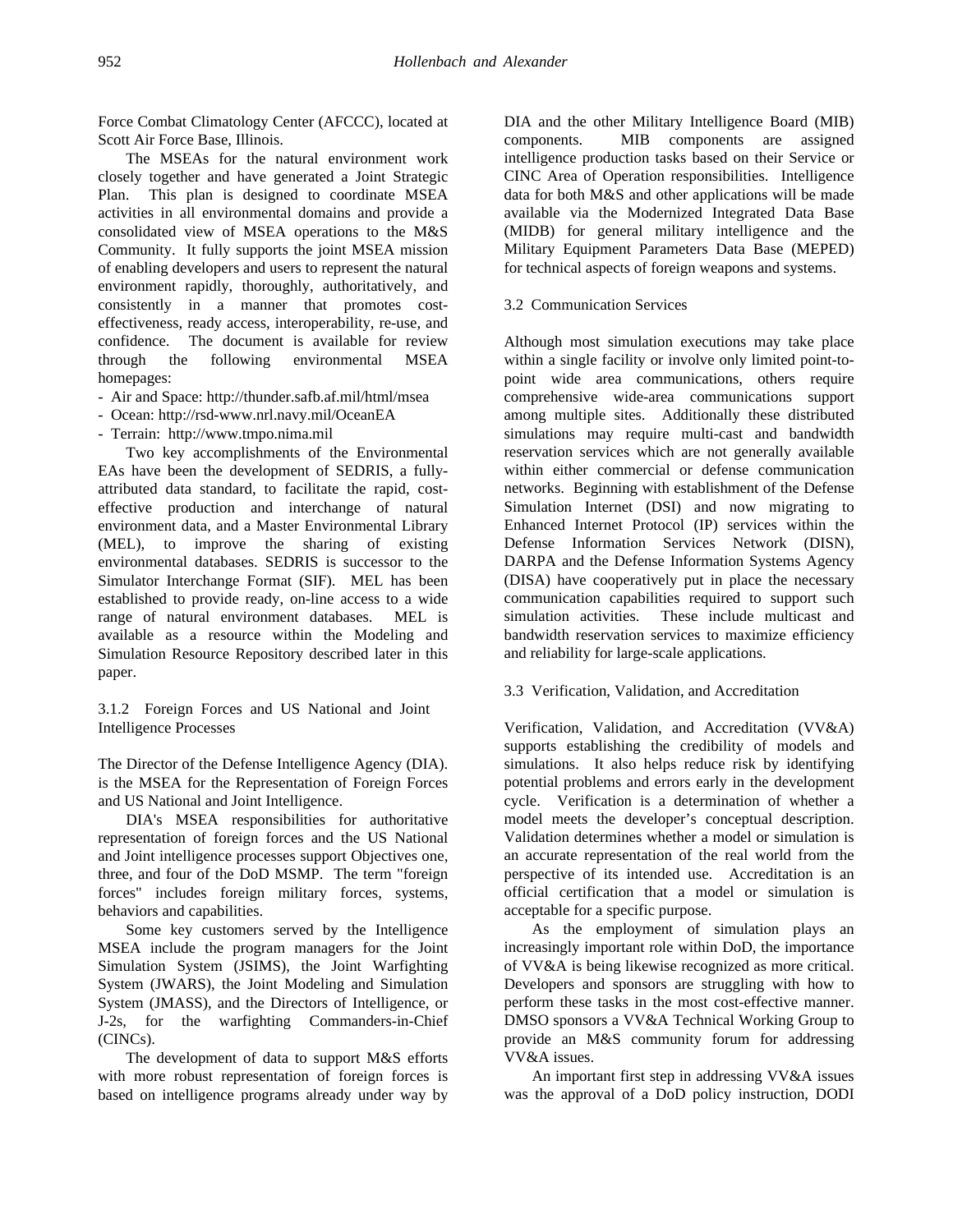5000.61, DoD Modeling and Simulation (M&S) Verification, Validation and Accreditation (VV&A)", April 29, 1996. It established VV&A roles and responsibilities, and defines common terminology. A DoD VV&A Recommended Practices Guide has also been developed as a community effort and published in late 1996 to delineate an underlying philosophy and principles, and to provide a generic process for VV&A. It will be evaluated, refined, and evolved to help guide developers and users in this important, complex area. We envision evolution of the Recommended Practices Guide into a set of accepted DoD-wide policies, including the establishment of a common template for documenting a model, simulation, or federation VV&A history.

### 3.4 Modeling and Simulation Resource Repository

The Modeling and Simulation Resource Repository (MSRR) is a set of resources, stored on a distributed network of computers, and linked by special applications software and world-wide web (WWW) protocols. The purpose is to catalogue information and provide a means for identifying and distributing reusable resources. Resources stored in the MSRR system will include models, simulations, metadata, databases, CMMS, VV&A histories, simulation and federation object models, standards, and supporting software and tools. An example of a resource found through in the MSRR would be the MEL discussed earlier. Resources are not shipped anywhere. They stay on their owners computers, which are integrated into the MSRR system.

The MSRR is designed to serve developers, users, operators and managers. It will provide access and security controls, as well as, efficient and flexible search mechanisms. Contents will be registered and configuration managed, but the individual resource elements will be maintained by their respective owners. Access to unclassified resources will be via the internet, with access to classified information via Secure IP Router Network (SIPRNet). DMSO is developing the necessary software and providing management oversight. The whole M&S community will populate the MSRR with the resources they wish to share. There are problems associated with persuading organizations to disclose and share their M&S-related activities As a result, the MSRR effort involves interesting social and policy issues in addition to the technical challenges.

#### 3.5 Information Resources

There are two human-in-the-loop information resources, "help desks," available to the DoD M&S community.

The first, the Defense Modeling, Simulation, and Tactical Technology Information Analysis Center (DMSTTIAC) is a classic, government-funded IAC providing scientific and technical information and analysis services. The DMSTTIAC operates under the auspices of the Defense Technical Information Center (DTIC) and serves multiple communities: M&S, Special Operations, test and evaluation, and tactical warfare.

The second resource, the Modeling and Simulation Operational Support Activity (MSOSA) is a contractorstaffed activity operating under the direction of the DMSO. Its mission is to assist DoD activities in meeting their M&S needs by providing operational advice and facilitating access to M&S information and assets.

The MSOSA staff is comprised of subject-matter experts who collectively have expertise in the operational and technical aspects of M&S. They serve as information facilitators who direct users of M&S to people, assets, and information and also provide advice on the operational employment of M&S in the following areas:

- Models and Simulations
- Joint/Combined Operations
- Operations Other Than War
- High Level Architecture
- Conceptual Models of the Mission Space
- Data Standardization
- C<sub>4</sub>I Systems
- **Databases**
- M&S Security Operations

The MSOSA Homepage is accessible through the DMSO Homepage (www.dmso.mil) or directly at http://www.msosa.mil.inter.net.

## 4 SUMMARY

A revolution is occurring in the way DoD builds and employs models and simulations. A corporate vision for the use of M&S has been put forth, an innovative strategy has been developed, an appropriate organizational structure has been established, and a comprehensive master plan for achieving DoD's vision has been crafted. As a result, a wide range of DoDwide actions are underway and reaching fruition. When matched with the aggressive set of simulation developments and simulation modifications currently underway, DoD expects to more aggressively, capably and cost-effectively employ M&S in all phases of Department operations.